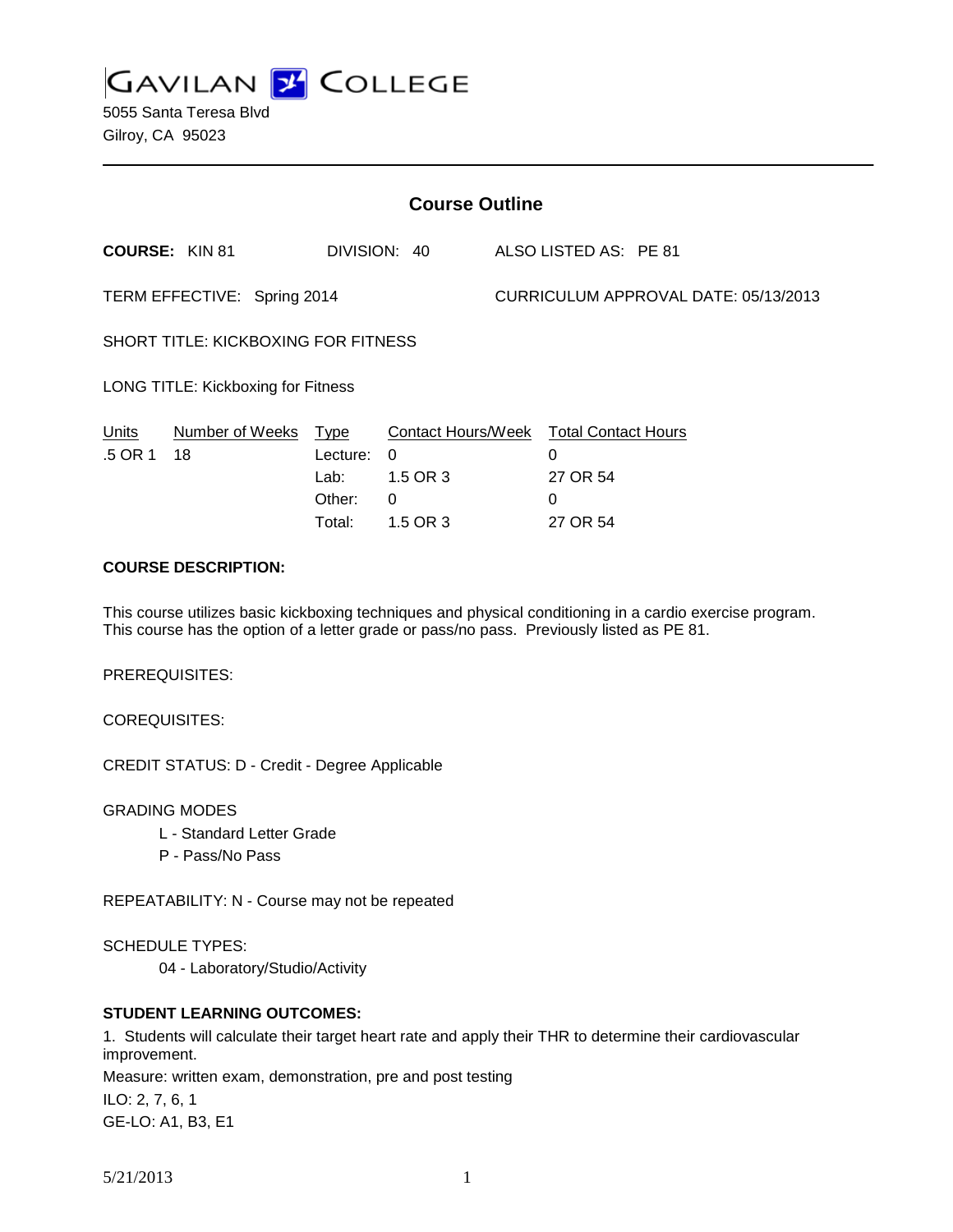2. Students will explain the components that make up a complete fitness program and incorporate them in class workouts.

Measure: written exam, oral exam, performance

ILO: 2, 7, 1

GE-LO: A1, A2, E1

3. Students will describe the three components of a cardiovascular fitness program (FIT) and apply them to class workouts.

Measure: written exam, performance

ILO: 2, 7, 1

GE-LO: A2, E1

4. Students will perform a variety of teacher instructed routines.

Measure: demonstration

ILO: 7, 2, 4 GE-LO: E1

# **CONTENT, STUDENT PERFORMANCE OBJECTIVES, OUT-OF-CLASS ASSIGNMENTS**

Curriculum Approval Date: 05/13/2013

NOTE: The class format will include: warm-up, including flexibility training; aerobic training; kickboxing skills; and a cool-down. Hand weights and step boxes may be used for additional lower and upper body strength training and conditioning.

## 3 - 6 Hours

Course introduction, including course syllabus, grading, and class requirements. Safety factors will be presented. The benefits of a proper warm-up and cool-down will be discussed. Information will be provided on how to calculate your target heart rate. Pre-test to determine their fitness level. Utilize class format as described above.

SPO: Students will calculate their THR and be able to explain the benefits of a warm-up and cool-down. The importance of safety will be discussed by the students.

4.5 - 9 Hours

The punches used in kickboxing for fitness; including jabs, upper cuts, speed bag, hook, and combinations; will be presented. These punches will be incorporated in an exercise routine. Information will be provided on the components that make up a complete fitness program. Presentation on the three components of a cardiovascular fitness program (FIT).

SPO: The student will demonstrate the various punches. They will perform the components that make up a complete fitness program and describe what FIT stands for.

### 4.5 - 9 Hours

Review of punches. Demonstration of the kicks used for cardio-kickboxing. This will include the front, side, back, and combination kicks. Introduction of a non-contact kickboxing exercise routine using kicks.

SPO: The student will demonstrate the kicks. They will perform non-contact kickboxing exercise routine(s).

4.5 - 9 Hours

Review and practice of the individual skills learned to date. Development of combinations; such as leg lift and side kick; leg lift, side kick, jumping jacks; and the combinations practiced earlier in the class.

SPO: The student will demonstrate at least three combinations. They will monitor their cardiovascular fitness progress through the use of their THR.

### 3 - 6 Hours

Continue to review and practice the skills that have been covered in earlier classes. The following basic cardio-kickboxing skills will be incorporated into class workouts: one-step punch, three-step punch, double time, jab, kick, upper cut, squats, and jumping jacks.

SPO: The student will perform a variety of teacher instructed routines.

### 4.5 - 9 Hours

Classes will continue to include the review of individual kickboxing skills and incorporate these skills into combination cardio-kickboxing routines. The opportunity for students to design a routine may be provided.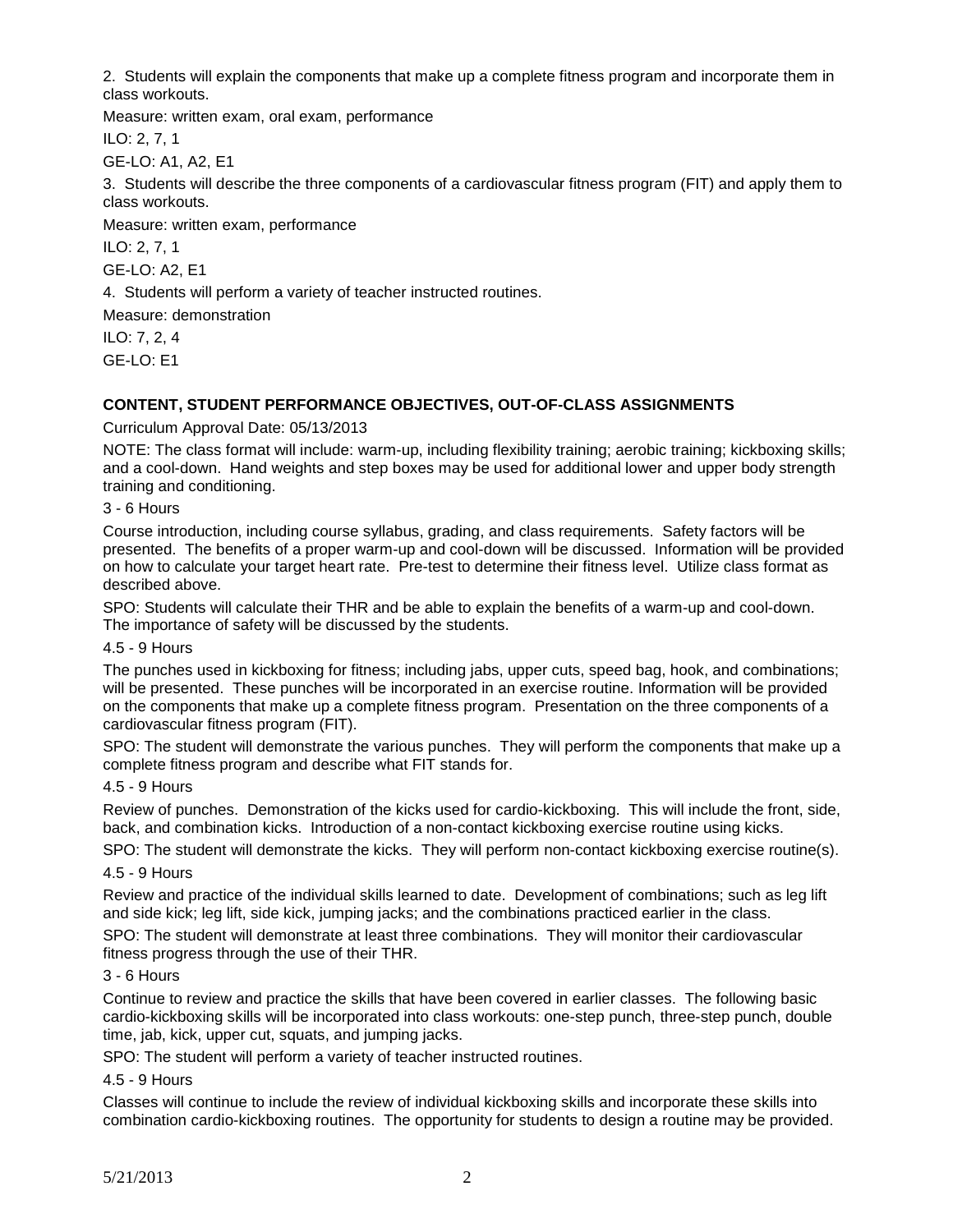SPO: Students will participate in instructor designed routines. Students will monitor their cardiovascular fitness improvement through the use of their THR.

1.5 - 3 Hours

Post-testing to evaluate each student's fitness level.

SPO: The student will complete the post-testing.

2 Hours

Final.

Students who repeat this class will have the opportunity to improve their skill development and their fitness level. The students skills or proficiencies will be enhanced by supervised repetition and practice.

# **METHODS OF INSTRUCTION:**

demonstration, guided practice, discussion

# **METHODS OF EVALUATION:**

The types of writing assignments required:

Percent range of total grade: 0 % to 0 %

If this is a degree applicable course, but substantial writing assignments are not appropriate, indicate reason:

Course primarily involves skill demonstration or problem solving

The problem-solving assignments required:

Percent range of total grade: 5 % to 10 %

Other: Calculating THR percentage.

The types of skill demonstrations required:

Percent range of total grade: 20 % to 40 %

Performance Exams

The types of objective examinations used in the course:

Percent range of total grade: 10 % to 30 %

**Completion** 

Any other methods of evaluation:

Percent range of total grade: 40 % to 60 %

Student participation required.

JUSTIFICATION:

The department is requesting a name change, from the Physical Education and Athletics Department to the Department of Kinesiology and Athletics.

The reasons for this action include:

1) A desire to follow suit with the 4-year colleges and universities.

2) A trend in the field. Community colleges are moving in this

direction with Cabrillo College already taking this action. Others such as Sacramento City College, Mission College, and Diablo Valley College are also in the process of changing their name as well. Gavilan College can be a leader in this trend.

3) This more closely describes what our profession is about.

"Kinesiology is the academic discipline concerned with the art and science of human movement."

4) The state academic senate has proposed that Kinesiology and Exercise Science majors be added to the Disciplines List so they have recognized the move in this direction.

5) Over recent years, there have been discussions within the State